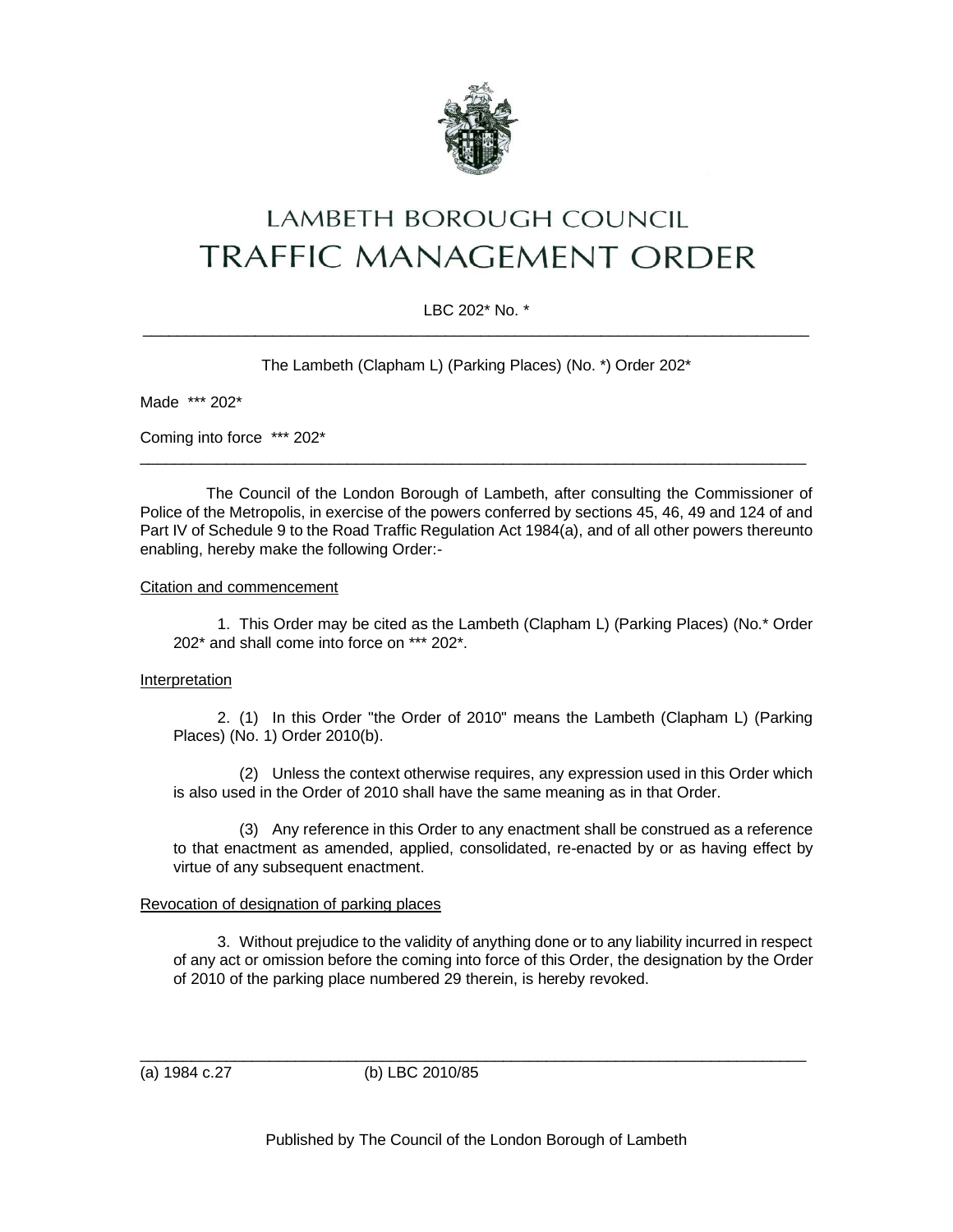4. (1) Each area on a highway comprising the length of carriageway of a street specified in column 2 of the Schedule to this Order and bounded on one side of that length by the edge of the carriageway, and having a width throughout of 2.0 metres, is designated as a parking place.

(2) The provisions of the Order of 2010 shall apply to the areas designated as parking places by this Order as if in those provisions any reference to a parking place included a reference to an area designated as a parking place by this Order and as if any reference to Schedule 3 to the Order of 2010 included a reference to the Schedule to this Order.

#### Placing of traffic signs, etc.

- 5. The Council shall:-
	- (a) place and maintain traffic signs indicating the limits of the parking area referred to in the Schedule to this Order;
	- (b) place and maintain in or in the vicinity of each parking place referred in the Schedule to this Order traffic signs indicating that such parking place may be used during the permitted hours for the leaving only of the vehicles specified in Article 4(2) of the Order of 2010;
	- (d) carry out such other work as is reasonably required for the purposes of the satisfactory operation of each parking place referred to in the Schedule to this Order.

Dated this \*\*\*\* day of \*\*\* 202\*.

Ben Stevens Highway Network Manager

\_\_\_\_\_\_\_\_\_\_\_\_\_\_\_\_\_\_\_\_\_\_\_\_\_\_\_\_\_\_\_\_\_\_\_\_\_\_\_\_\_\_\_\_\_\_\_\_\_\_\_\_\_\_\_\_\_\_\_\_\_\_\_\_\_\_\_\_\_\_\_\_\_\_\_\_\_

(a) S.I. 2016/362